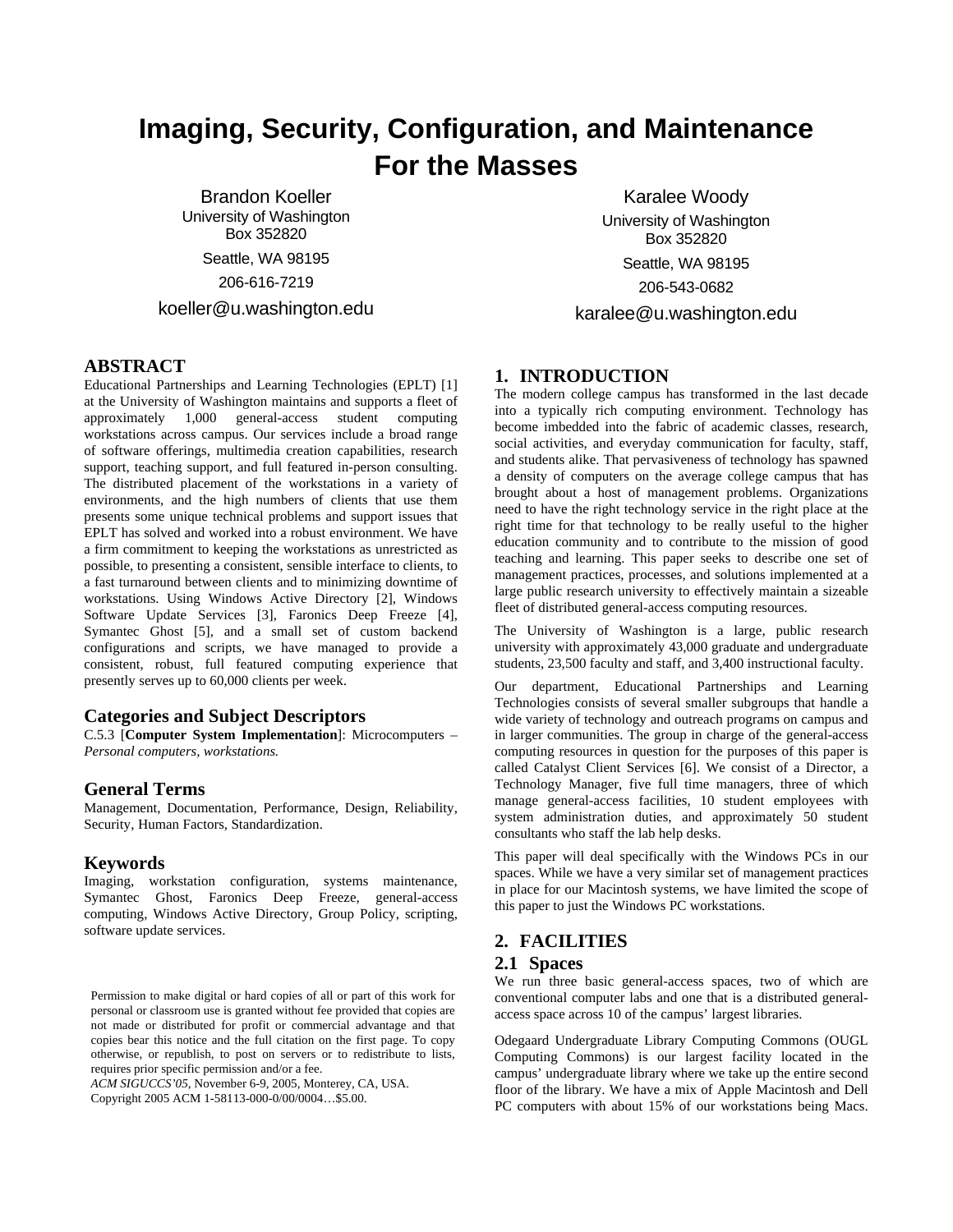There are approximately 350 workstations available. The facility is open 24 hours a day, five days a week.

Mary Gates Hall Computing Resource Center (MGH CRC) is located in one of the newer buildings on campus and is near many undergraduate facilities and services. It also contains a mix of Macs and PCs. There are 186 workstations available. The lab layout is much more focused on longer-term activities such as writing and research and provides a large desk for each workstation.

Access+ is a service we operate in collaboration with the Libraries where we provide lab-like workstations throughout the libraries. All workstations have comparable hardware and software specifications to the general-access labs we also operate. There are 260 workstations available in both high traffic areas or in quiet research areas. The project currently is located in nine libraries total, including the four largest libraries on campus.

It is our commitment to keep 95% of the lab equipment operational at all times. On average, we have about 98% operability. The occasional trouble machine is quickly attended to and put back in service. If we need to wait for a replacement part, a workstation may be out of service for a couple of days.

Additionally, we maintain and operate five large computer classrooms that largely employ the exact same management solutions described herein. Our total count of nearly 1,000 workstations includes these workstations, but our usage numbers of clients does not include them.

Equipment and software in all of our general-access facilities is funded by a student governed body known as the Student Technology Fee Committee (STFC). Each quarter, \$40 is collected from every student and placed in this fund. Units on campus then submit proposals to the student committee who reviews and either rejects or approves proposals based on a specific set of criteria. STFC guidelines are set forth such that they fund generally accessible technology for students only. They do not fund operational costs, furniture, building renovation, or educational technology for classrooms.

## **2.2 Clients**

Each of our workstations requires the client to authenticate prior to use. Authentication is achieved with the UW Network Identification, UW NetID. UW NetIDs are provided to all UW faculty, staff, and students. In addition to lab access, the UW NetID provides the clients with access to email, web space, and file storage. Currently we grant nearly 60,000 logins per week in all facilities combined, with approximately 15,000 unique clients per week. Over the course of an average quarter, our facilities are visited by 30,000 unique clients and get over half a million individual logins.

# **3. SERVICES**

## **3.1 Hardware**

Thanks to the Student Technology Fee Committee we solve a great many management problems by simply having great, up-todate, warranteed equipment. Each facility usually has no more than two generations of Dell PCs. Standardization of hardware is a cornerstone of our management systems and the availability of funding via the STFC has allowed us to maintain high quality equipment through yearly upgrades to out of warranty equipment.

Our highest end systems at the time of this paper's publishing are P4 3.6 GHz processors, 2GB of RAM, 256MB video cards, 20" LCDs, DVD burners, and gigabit Ethernet. Each facility does have slightly different specs based on the year that equipment was installed, but new equipment is always at the higher end of the technology curve.

All of our client workstations are purchased with a four-year warranty. These workstations are replaced at the end of their warranty. When items leave our lab, they are generally relocated into smaller departmental labs that have a smaller, less intense client base.

## **3.2 Software**

One of the main draws to our facilities is the amount and quality of software that we are able to provide and support. Any kind of standard professional computing functionality is addressed including multimedia applications, programming, office productivity, statistics, and math software. We do limit the amount of software we install to campus standards or to very popular software requested by students. Our average software rollout is approximately 5 GB in size. Each facility strives to keep their software suite looking as much like the others as possible. We have a firm commitment to making each user experience as easy and comfortable as possible for our clients, and we believe consistency of configuration contributes greatly to that.

Licensing is managed concurrently for particularly expensive software such as Adobe products with KeyServer software from Sassafrass.

# **3.3 Consulting**

The core of all our services is our student consultants who staff our lab consultant desks. They answer any questions about software, hardware, or use policies that clients might have. We provide them with a substantial amount of training, access to a large knowledge base, and the ability to capture and track client questions beyond the help desk. These student consultants are the pool from which we typically recruit our  $2<sup>nd</sup>$  tier systems administrators, which we call Student Leads. Those student leads are responsible for all image building, configuration, deployment, and maintenance.

In addition to our student consultants, we provide a variety of other services to the campus in general with our full time staff including consulting about system management.

# **4. IMAGING**

## **4.1 Overview**

By way of introduction to the following sections, it may be constructive to provide an overview of the entire system. The process starts with a student lead creating a software image on a model system. This image is setup and configured to look exactly like how we want all the systems to look. He or she uploads the image to a server using Ghost. The image is then distributed to all the workstations via Ghost, and is configured to have unique names, IP addresses, and Windows SIDs with Sysprep. Once the machines are imaged, they are then remotely frozen with Deep Freeze. Machines are refreshed between users with a restart, which Deep Freeze restores to its original condition. Updates to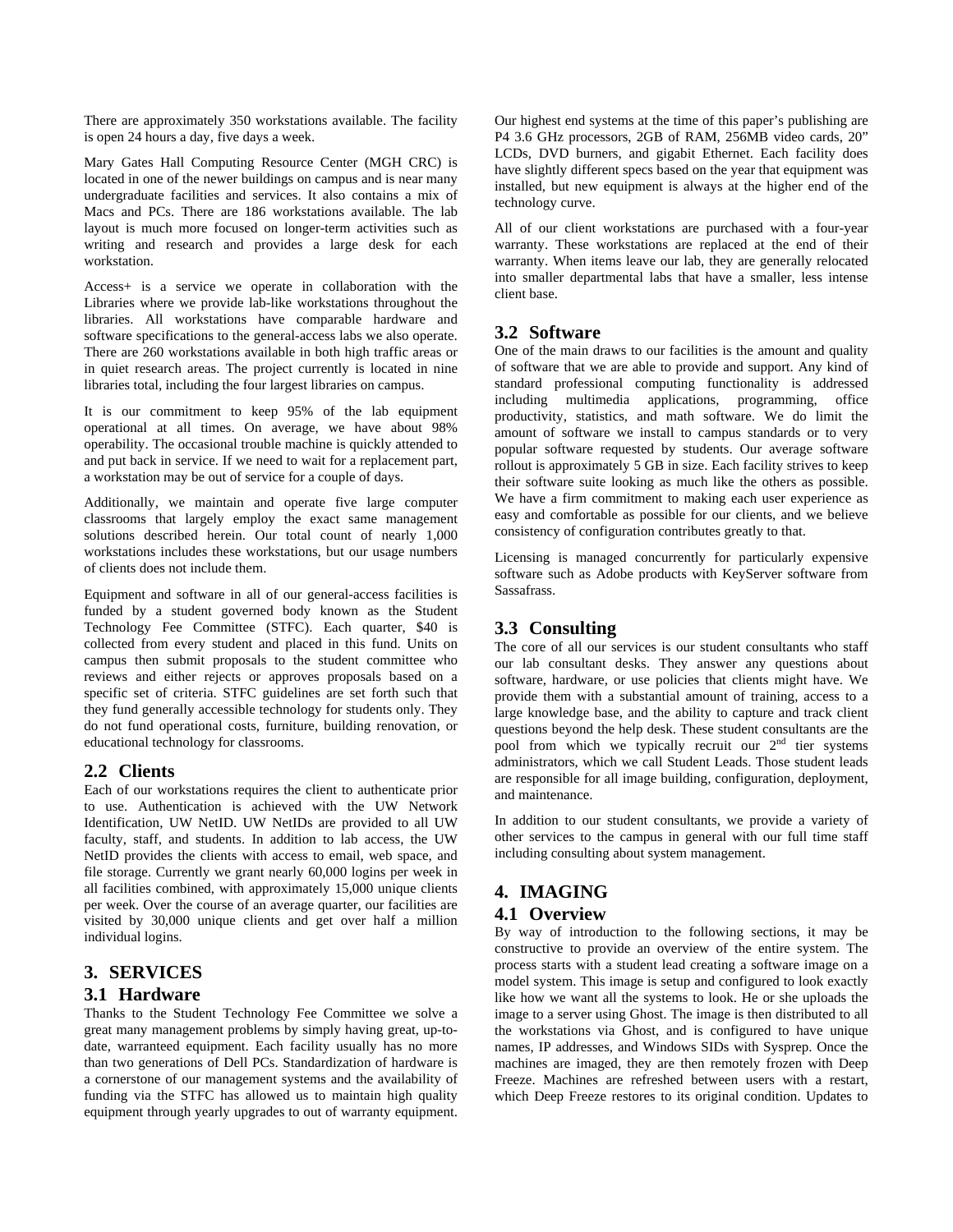the image are made either with Software Update Services, or with Active Directory scripts. Configuration of workstations via Group Policy is done via Active Directory.

## **4.2 Creation**

The creation of our images is probably the most crucial element of our entire management system. All image creation is handled by our student leads. The average platform lead is responsible for imaging and maintaining approximately 200 workstations. We maintain a large procedural document that contains all the steps involved in creating an image for our labs. The student leads are also responsible for keeping that document up to date.

Some highlights of the imaging document include how to install and setup Windows XP, install and configure every piece of software in the labs, configure printers, setup autologout, security settings, appearance settings, as well as a set of quality assurance steps they perform to verify they have configured everything properly. Particular attention is paid to how things will appear to the client. Each application is launched, sized, and configured to be as ready for client use as possible. Additionally, the windows profile used to configure the software is saved as the default profile. This way, what the Student Lead sees when they create the image is exactly what the client will see. Concurrent licensing controlled applications are keyed to the KeyServer at time of imaging. Custom backgrounds are set, and local configuration scripts and files are staged.

It is useful to note here that our systems are configured such that every user is an Administrator of the workstation they are using. All users are permitted to install any software or delete anything they like. Our users enjoy this kind of freedom to explore and configure the workstation to their preferences. Since Deep Freeze disallows any kind of permanent changes to the software, it is feasible for us to allow this level of access. Further discussion of how this works is in Section 7.1.

Among the last things our Student Leads do is to configure the workstations for deployment with Symantec's Ghost, and software maintenance with Faronics' Deep Freeze. Since we have so many workstations, it becomes difficult to do any kind of manual configuration at time of deployment of the image. As such, we use Microsoft's sysprep product to do post deployment configuration in conjunction with Ghost. Sysprep will join each machine to our Windows Active Directory domain, set the computer name, and set all networking information automatically.

At the time of image creation, we will create a Deep Freeze workstation seed with the correct operational parameters for the workstations in that facility. This seed will be used to push the full Deep Freeze client to the computer after the cast is complete. The machine will then be frozen remotely from a central server administration console and any reboot or update configurations set.

Once the image is installed and configured on one machine it is then rebooted to a ghost client and gathered with a Ghost Server.

# **4.3 Deployment**

With a ghost image on a central server, a ghost server session is started with a known session name and opened up to attach clients. We then boot each machine off of a custom CD that contains a batch file that calls a Perl script and launches the ghost client. The Perl script is how we can have only one imaging CD, but have each client get differentiated settings. As mentioned before, each machine has Sysprep installed on it before it is shutdown for gathering by ghost. The next time that image is booted, sysprep will look for a file called sysprep.ini, which should contain all the particular information for that machine such as machine name and ip information. On the ghost CD, we have a text file that contains every machine's MAC address, as well as the sysprep information that it requires. The Perl script calls a text reader that reads the networking information from the screen dump on boot, then does a lookup in the machine data text file and creates a custom sysprep.ini file on the fly. That sysprep.ini file is copied to the local hard drive so that sysprep can use it on the next boot. The last step in the imaging CD boot up is to launch ghost with preset server parameters so that it connects to the correct server automatically.

After booting all the machines off of the master ghost imaging CD, all that is left to do is to press the start button on the ghost server and wait for the image to cast to all the machines. We use the multicast mode of ghost because any other mode is too network intensive for the number of workstations we maintain. Once the image is done loading, the machines reboot, run sysprep, reboot again and are ready for users to login.

The machines are not quite ready for use at this point, however. Any client that logs in would be able to make any permanent changes to the image, which would make the user experience inconsistent and potentially dangerous for other clients. The last step in our deployment is to install Deep Freeze on all the workstations. From a central Deep Freeze Console, all workstations can be accessed and a Deep Freeze client installed and configured remotely by way of the previously installed seed.

With Deep Freeze installed and the software frozen, the workstations are all ready for use. Note that the only time we actually had to go to each machine was to boot it off of the ghost imaging CD. All other configuration is done remotely. One person can image hundreds of machines at a time with very little effort.

# **4.4 Updating**

Updating an image usually starts with a series of decisions about the urgency of the update. Simple updates that can be made with scripts are tested, and then deployed within hours. If an update is determined to be large enough or unable to be deployed with a script, it is generally noted in a tool such as BugTracker and deployed with the next image deployment. If it is a serious problem or a time sensitive update, a new updated image can be created within hours, and deployed as soon as possible. Nonserious updates are completed at our convenience. Typically, we do image updates approximately every five weeks which is approximately twice per quarter. Windows updates are accomplished via a Software Update Server on a nightly basis.

# **5. CONFIGURATION**

# **5.1 Active Directory**

One key tenet of our entire management system is the concept of centralization. The more we can consolidate and reduce the steps it takes to create or deploy an image, the more reliable the system becomes. Microsoft Windows Active Directory technology has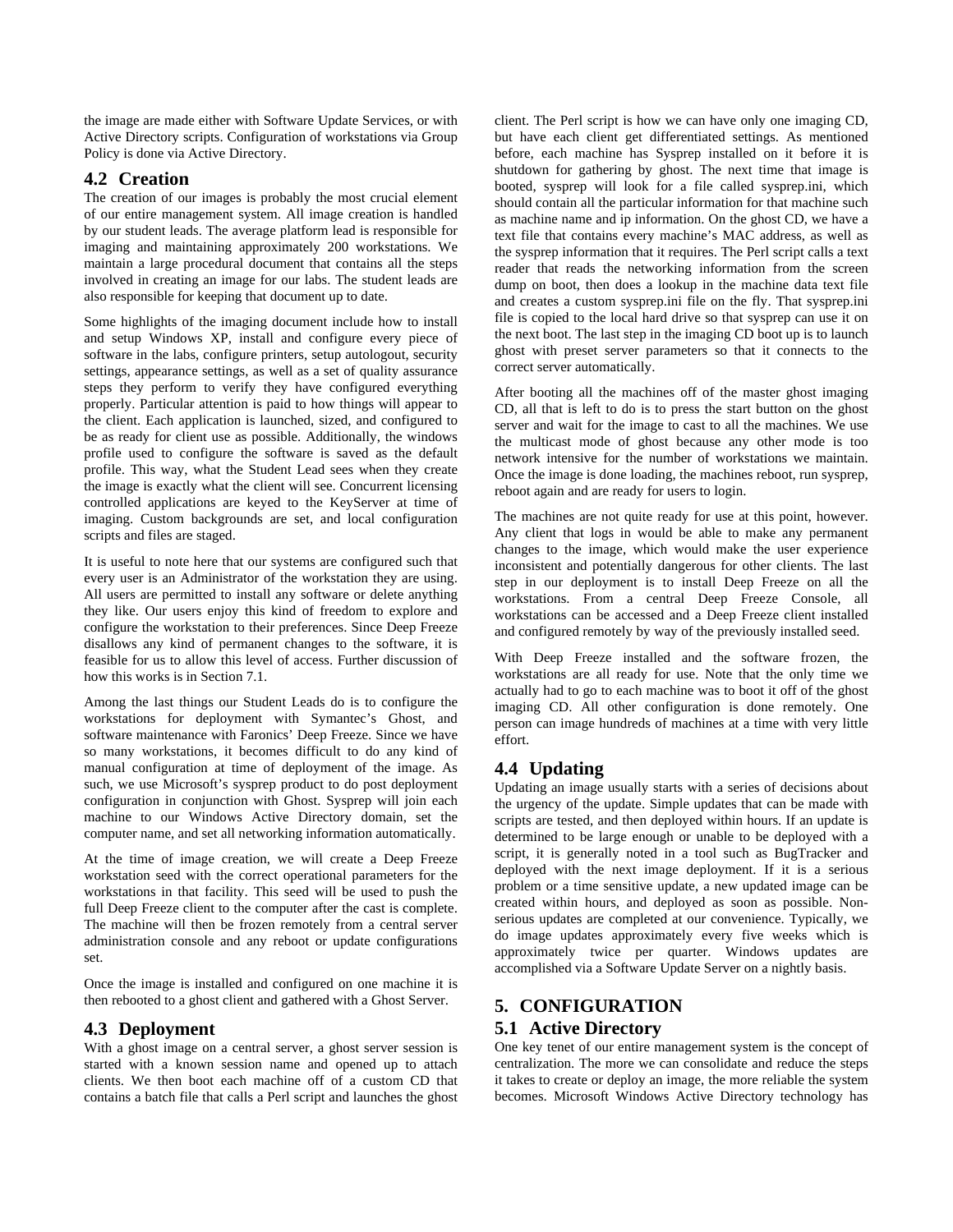provided us with several opportunities to centralize configuration and to increase the security of our entire fleet. All computers in our fleet are members of a domain, which is in turn, a member domain of a larger campus forest. Each computer has an account in our domain, while users authenticate with credentials in another domain. In this way, we are able to manage machines without having to manage user accounts as well.

Since our domain also serves our larger department, all lab resources are separated into their own set of Organization Units (OUs), including machine accounts, group policies, and user accounts. This OU is delegated to student network administrators who are responsible for maintaining that portion of our domain. Under the main lab OU, there are separate facility OUs as well. This separation of general-access resources into a distinct OU provides a security barrier from the rest of our domain resources and allows us to control resources with a very fine level of granularity.



## **5.2 Group Policy**

One way that we reduce image creation steps is to implement group policy at the domain level rather than at the local machine level. Group policy is, broadly speaking, a set of configuration parameters that control or restrict anything in the Windows environment including appearance, settings, or security. We are able to nest group policies within the labs OU and down into the separate facility OUs to provide for specialized scripts to be run and for facility differences. Any time a decision is made to make a change to group policy such as restricting access to a control panel or updating the windows firewall settings, it need only be changed at the domain level, and the changes will be implemented across the entire fleet within minutes. At present we have group

policy settings for the top-level domain, the labs OU, and for each separate facility OU.

# **5.3 Scripts**

Group policy is a very powerful tool, but it does not permit us to make changes to several parts of the Windows environment. Extending our ability to make changes is accomplished through the use of startup, shutdown, login, and logout scripts. Group policy allows system administrators to specify locations of scripts that we want called at each of those four system events.

Each facility maintains its own separate file share to host scripts, but most of them are identical. This setup allows us to first provide some measure of redundancy so if one file server goes down, not all facilities will be without access to their scripts. It also allows us to customize those scripts for each facility.

Before talking about startup and login scripts, it would be constructive to mention that we keep records of every login and logout event that occurs. Client privacy is considered and maintained. Each event is recorded in a central PostgreSQL database that drives a home-grown set of web tools and applications we refer to as LabTracker. Events are inserted into the database via a Perl script called at login or logout that posts an SSL encrypted URL to a central web server.

The startup script contains code to set the login window default domain and view settings and to launch a special application to run in the background that provides several services for users as they work. This service, called launchapp, runs certain other scripts and programs with elevated privileges such as our autologout program and our user file backup service. Occasionally, repair scripts are called in the startup script to fix registry entries or to copy files to the local hard drive. On the OUGL and CRC machines, where the machine is rebooted between every user to refresh the system, the startup script is also where a Perl script is called to report that the system is ready for another user to login to LabTracker.

Our login script calls a Perl script that reports a login event to Labtracker. We also do session specific configuration such as for mail clients. The login script is where many of our fixes get deployed such as printer queue name changes, application registry entries fixes, and file replacement. These fixes in the login script are temporary, and persist only as long as the fix is not incorporated into the final image.

# **6. SECURITY**

# **6.1 Authentication**

Controlling access to our resources has been very helpful in maintaining the machines in a high state of readiness. It also facilitates our usage tracking. Our central computing department on campus (Computing & Communications) provides us with access to a Windows domain that contains a user account and authentication privileges for every owner of a UW NetID, divided into OUs such as Faculty and Staff, Alumni, and Students. We configure all of our workstations to allow logins from the LABS domain, while the machines exist in the EPLT domain. LABS domain account OUs are added to the local machine account groups in order to provide access and access privileges.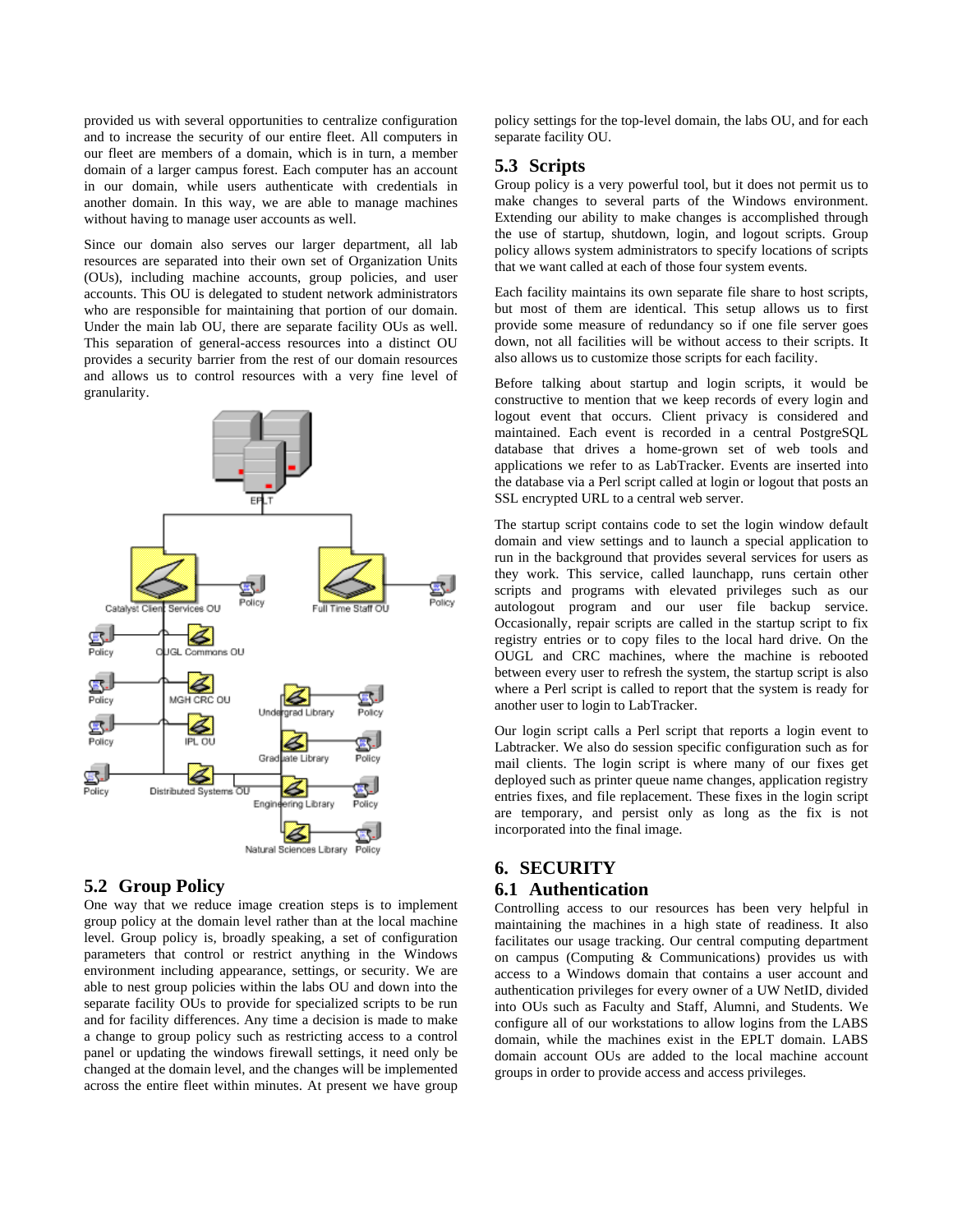#### **6.2 Account Privileges**

In the spirit of as much access and openness as possible, we make every user of our machines an Administrator on that particular machine. This allows users to install any software they might want, and to make any interface changes they want during the course of their session. We do limit privileges in some cases where there exists a danger that a user's identity or files could be comprised with other users. One case where client privileges have been restricted to User level is on the Access+ workstations. Since one of the primary design principles for the project was to provide a very short turnaround time between clients to accommodate as many clients as possible during peak times, it became clear that a full system reboot to engage Deep Freeze refreshing functions would be very time consuming. At the same time, client privacy and image stability and consistency needed to be maintained. Clients get User level privileges so that they cannot make too many changes and do not have full file system access, thereby making a simple logout event a basic Windows logout a much safer proposition. However, Access+ workstations are rebooted nightly. As for the rest of the general-access spaces, we can permit Administrator access because any changes a user makes essentially goes away once they logout. Deep Freeze restores the system partition to its default settings upon reboot.

#### **6.3 Virus Protection**

Virus protection for users and, to a lesser extent the campus network at large, is accomplished through the use of McAfee's Anti-Virus software [7]. The campus owns a site license and provides the software free of charge to any campus users. Central Computing Services also provides a campus cache of virus descriptor updates which each machine will update against nightly. Deep Freeze protects us from viruses between users by resetting the system back to a known default, and McAfee Antivirus protects us from infection during any given users' session.

#### **6.4 Network Security**

While we do not maintain any of the localized network resources such as routers and switches, we rely on a set of security protocols setup by central computing services that detect certain kinds of bad network traffic streams that indicate an infected or compromised computer and block the computer's MAC address, or the network port in some cases, from accessing off campus network resources. Once the machine has been cleaned of any viruses, Trojans, or other wise restored to a safe state of operations, there is an automated way to get network connectivity to the outside world restored. We rarely get compromised lab workstations, but users who hijack network ports for their laptops often get caught by this network security measure.

#### **6.5 Critical Updates**

In the recent past, the largest issue we have had with image maintenance has come with the increasing criticality of deploying Windows Critical Updates. The time frame required from the time a Windows system exploit is released to the time we need to have patches in place on all workstations is often on the scale of hours. Deep Freeze makes scripted incremental changes for system updates like critical updates not viable, however Deep Freeze provides a maintenance mode which un-freezes, then reboots the computer to a mode that allows certain maintenance actions such as updating from a local Windows Software Update Server or refreshing virus definitions to occur without any potential for

interruption by clients. We run this maintenance mode nightly in the spaces that close every night, and weekly in the spaces that are open 24 hours a day. Generally, we have the ability to run this maintenance mode and deploy critical updates at will.

#### **6.6 User Data**

As mentioned earlier in the scripting section, our login scripts call a homegrown application that backs up user files to a local unthawed drive space so that any files a user creates is saved there until a discreet logout event is initiated. In the case of a catastrophic machine failure or a logout initiated by autologout, all user files will be retained. To retain user privacy, all user files created during a session will be deleted when they initiate a full logout event by double clicking the logout icon on the desktop. Default save locations in all applications has been set to either the Desktop or to My Documents, which are both located in thawed drive space.

#### **6.7 Account Protection**

Since user sessions require and retain user credentials, protecting users from other users is important. If a client logs in and walks away without logging out, another client can sit down and potentially determine the UW NetID of the previous client and possibly send email via their account, as well as potentially being able to access UW NetID protected web resources. We provide a significant amount of signage reminding users to protect their UW NetID with a logout, and also provide an autologout service that will logout a machine after a certain amount of idle time which varies from space to space. There has been no significant account theft events reported to us yet.

## **7. MAINTENANCE**

#### **7.1 Between Users**

Deep Freeze has been mentioned several times in this paper, as it serves as the core of our user-to-user maintenance. The software essentially prevents a user from making any permanent changes to the hard drive of the computer. Any changes made appear to be real and the system will operate for that user session as if the changes are permanent, but a simple reboot will reset the hard drive back to its original condition. Drives are frozen where no changes persist, or thawed where any changes are permanent and all freezing and thawing operations are controlled by a local system binary that is inaccessible to clients unless they know the correct key combination to bring it up and the password to the client.

#### **8. CONCLUSION**

The world of higher education information technology management is, like with many other areas, an increasingly delicate balance between money, time, and resources. Robust, reliable, and well-maintained general-access computing facilities can be a powerful campus resource that can do a great deal to facilitate great teaching and learning.

#### **9. ACKNOWLEDGMENTS**

Our thanks to David Cox for his patience and technical brilliance over the years in developing this system.